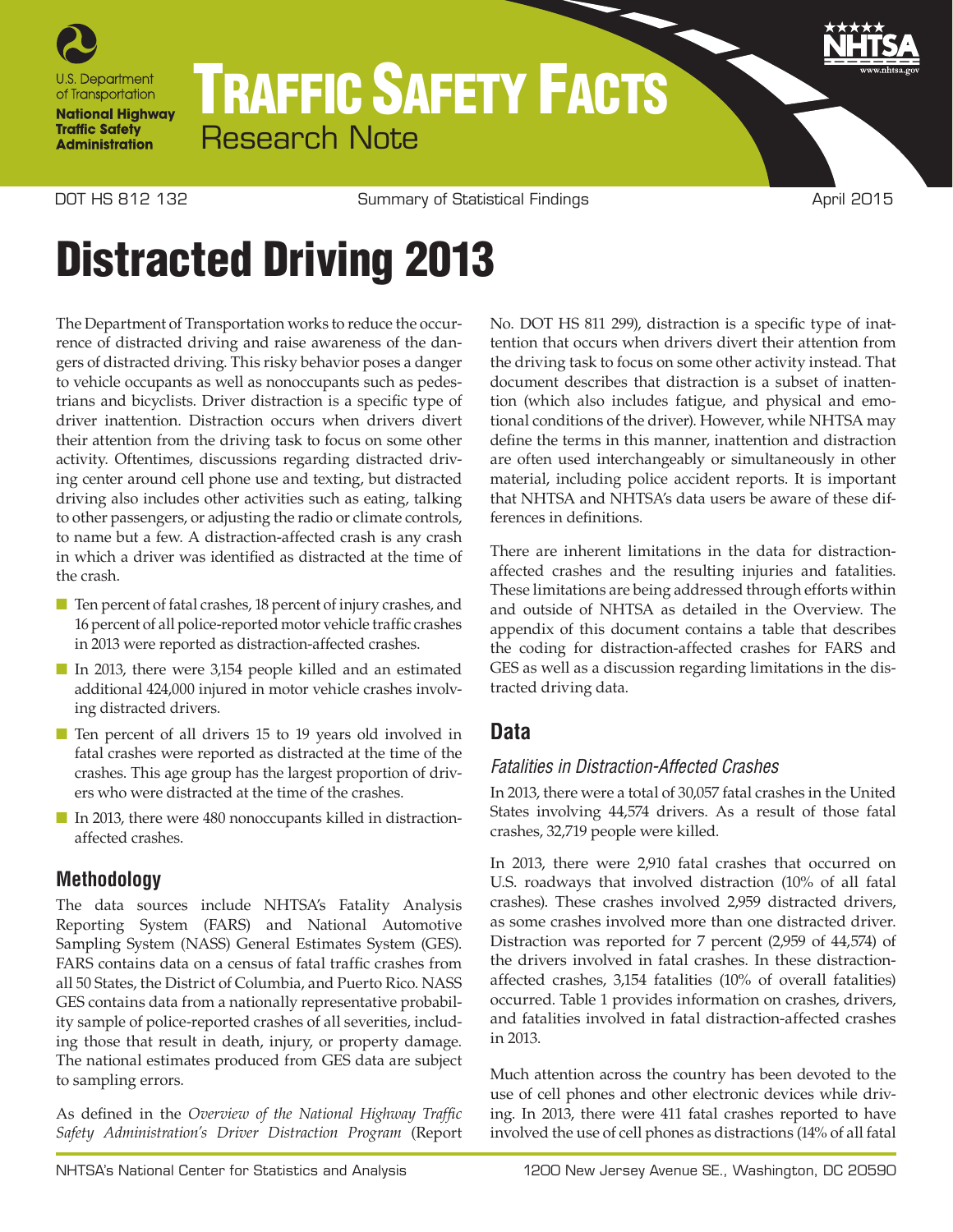|                            | <b>Crashes</b>                           | <b>Drivers</b>              | <b>Fatalities</b>                  |
|----------------------------|------------------------------------------|-----------------------------|------------------------------------|
| <b>Total</b>               | 30.057                                   | 44.574                      | 32.719                             |
| Distraction-Affected (D-A) | 2.910                                    | 2.959                       | 3.154                              |
|                            | (10% of total crashes)                   | (7% of total drivers)       | (10% of total fatalities)          |
| Cell Phone in Use          | 411                                      | 427                         | 445                                |
|                            | $(14\% \text{ of } D-A \text{ crashes})$ | (14% of distracted drivers) | (14% of fatalities in D-A crashes) |

#### Table 1 **Fatal Crashes, Drivers in Fatal Crashes, and Fatalities, 2013**

Source: National Center for Statistics and Analysis (NCSA), FARS 2013 (ARF)

distraction-affected crashes). For these distraction-affected crashes, the police accident report stated that the driver was talking on, listening to, or manipulating a cell phone (or other cell phone activity) at the time of the crash. Cell phones were reported as a distraction for 14 percent of the distracted drivers in fatal crashes. A total of 445 people died in fatal crashes that involved the use of cell phones or other cell phone-related activities as distractions.

Table 2 presents 2013 fatal crash data for distraction-affected crashes by driver age. Ten percent of all drivers 15 to 19 years old involved in fatal crashes were distracted at the time of the crash. This age group is the group with the largest proportion of drivers who were distracted.

The comparison of the proportion of drivers involved in fatal crashes and those involved in distraction-affected fatal crashes points to overrepresentation of drivers under 40. For all fatal crashes, only 6 percent of the drivers in the fatal crashes were 15 to 19 years old. However, for distracted drivers in fatal crashes, 10 percent of the distracted drivers were 15 to 19 years old. And 11 percent of all the distracted drivers using cell phones were 15 to 19 years old. Similarly, drivers in their 20s are 23 percent of drivers in all fatal crashes, but are 27 percent of the distracted drivers and 38 percent of the distracted drivers that were using cell phones in fatal crashes.

Figure 1 illustrates the distribution of drivers by age for total drivers involved in fatal crashes, distracted drivers involved in fatal crashes, and distracted drivers on cell phones during fatal crashes.

#### Figure 1 **Percent Distribution of Drivers Involved in Fatal Crashes By Age, Distraction, and Cell Phone Use, 2013**



Source: NCSA, FARS 2013 (ARF)

In 2013, 85 percent of the fatalities in distraction-affected crashes involved motor vehicle occupants or motorcyclists.

| Table 2                                                                         |  |  |
|---------------------------------------------------------------------------------|--|--|
| Drivers Involved in Fatal Crashes by Age, Distraction, and Cell Phone Use, 2013 |  |  |

|                  |        | <b>Total Drivers</b> | <b>Distracted Drivers</b> |                                |                                   | <b>Drivers Using Cell Phone</b> |                |                                                    |
|------------------|--------|----------------------|---------------------------|--------------------------------|-----------------------------------|---------------------------------|----------------|----------------------------------------------------|
| <b>Age Group</b> | #      | % of Total           | #                         | $%$ of Total<br><b>Drivers</b> | % of Distracted<br><b>Drivers</b> | #                               | <b>Drivers</b> | % of Distracted  % of Cell Phone<br><b>Drivers</b> |
| $15-19$          | 2,839  | 6                    | 294                       | 10                             | 10                                | 45                              | 15             |                                                    |
| $20 - 29$        | 10,427 | 23                   | 803                       | 8                              | 27                                | 161                             | 20             | 38                                                 |
| 30-39            | 7,598  | 17                   | 517                       |                                | 17                                | 84                              | 16             | 20                                                 |
| 40-49            | 7,321  | 16                   | 423                       | 6                              | 14                                | 61                              | 14             | 14                                                 |
| 50-59            | 7.079  | 16                   | 384                       | 5                              | 13                                | 46                              | 12             | 11                                                 |
| 60-69            | 4,483  | 10                   | 258                       | 6                              | 9                                 | 22                              | 9              |                                                    |
| $70+$            | 3,951  | 9                    | 252                       | 6                              | 9                                 | 6                               | 2              |                                                    |
| <b>Total</b>     | 44,574 | 100                  | 2,959                     |                                | 100                               | 427                             | 14             | 100                                                |

Source: NCSA, FARS 2013 (ARF); Note: The total includes 56 drivers 14 and younger, 7 of whom were noted as distracted. Additionally, the total includes 820 of unknown age, 21 of whom were noted as distracted.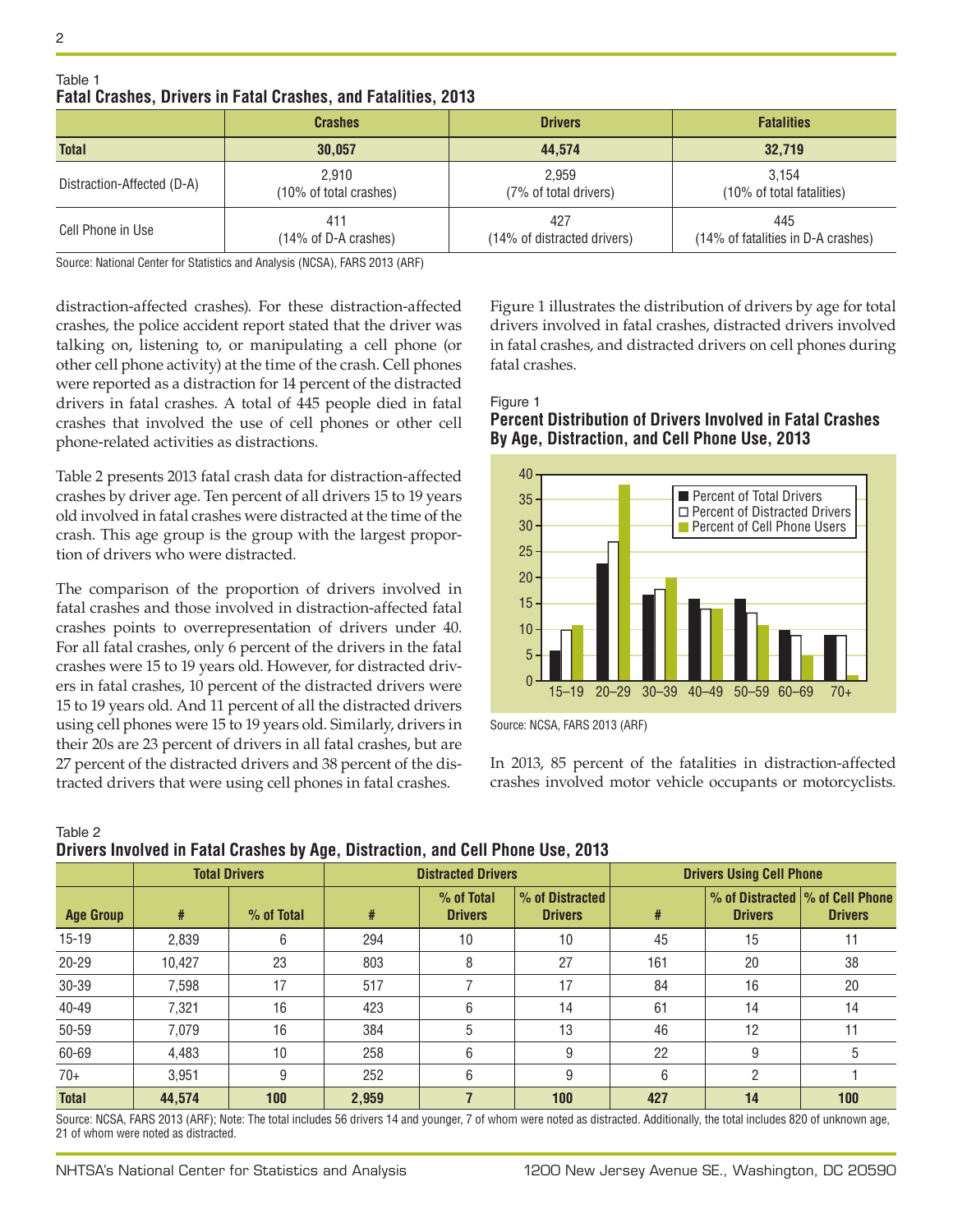This compares to 83 percent of all motor vehicle crash fatalities involving occupants. Thus, the victims of distractionaffected crashes vary little from the victims of crashes overall. Table 3 describes the role of the people killed in distraction-affected crashes in 2013. Distracted drivers were involved in the deaths of 480 nonoccupants during 2013. It is unknown how many of these nonoccupants were potentially distracted as well.

#### Table 3

#### **People Killed in Distraction-Affected Crashes, by Person Type, 2013**

| <b>Person Type</b>        | <b>Killed in Distraction-</b><br><b>Affected Crashes</b> | <b>Percentage of Distraction-</b><br><b>Affected Fatalities</b> |  |  |  |  |
|---------------------------|----------------------------------------------------------|-----------------------------------------------------------------|--|--|--|--|
| <b>Occupants</b>          |                                                          |                                                                 |  |  |  |  |
| Driver                    | 1,898                                                    | 60%                                                             |  |  |  |  |
| Passenger                 | 776                                                      | 25%                                                             |  |  |  |  |
| <b>Total Occupants</b>    | 2,674                                                    | 85%                                                             |  |  |  |  |
| <b>Nonocccupants</b>      |                                                          |                                                                 |  |  |  |  |
| Pedestrian                | 384                                                      | 12%                                                             |  |  |  |  |
| Pedalcyclist              | 74                                                       | 2%                                                              |  |  |  |  |
| Other                     | 22                                                       | 1%                                                              |  |  |  |  |
| <b>Total Nonoccupants</b> | 480                                                      | 15%                                                             |  |  |  |  |
|                           |                                                          |                                                                 |  |  |  |  |

Source: NCSA, FARS 2013 (ARF)

In 2013, 69 percent of the distracted drivers in fatal crashes were male as compared to 73 percent of drivers in all fatal crashes. Additionally, 58 percent of distracted drivers involved in fatal crashes were driving in the daytime (between 6 a.m. and 5:59 p.m.) as compared to 53 percent of drivers in all fatal crashes.

#### *Estimates of People Injured in Distraction-Affected Crashes*

In 2013, an estimated 2,313,000 people were injured in motor vehicle traffic crashes (Table 4). The number of people injured in distraction-affected crashes in 2013 was estimated at 424,000 (18% of all the injured people). An estimated 34,000 people were injured in 2013 in crashes involving cell phone use or other cell phone-related activities, 8 percent of all people injured in distraction-affected crashes.

#### Table 4

#### **Estimated Number of People Injured in Crashes and People Injured in Distraction-Affected Crashes**

|                             |           | <b>Distraction</b>                                                                                                                  |             |  |  |
|-----------------------------|-----------|-------------------------------------------------------------------------------------------------------------------------------------|-------------|--|--|
| Year                        | Total     | <b>Cell Phone Use</b><br>(% of People Injured in<br><b>Estimate</b><br><b>Distraction-Affected Crashes)</b><br>(% of Total Injured) |             |  |  |
| 2010                        | 2,239,000 | 416,000 (19%)                                                                                                                       | 24,000 (6%) |  |  |
| 2011                        | 2,217,000 | 387,000 (17%)                                                                                                                       | 21,000 (5%) |  |  |
| 2012                        | 2,362,000 | 421,000 (18%)                                                                                                                       | 28,000 (7%) |  |  |
| 2013                        | 2,313,000 | 424,000 (18%)                                                                                                                       | 34,000 (8%) |  |  |
| Source: NCSA, GES 2010-2013 |           |                                                                                                                                     |             |  |  |

Over the past four years, the estimated number of people injured in distraction-affected crashes has shown decreases and increases. The percentage of injured people in distraction-affected crashes as a portion of all injured people has remained relatively constant. As these are estimates, the changes may not be statistically significant.

In 2013, there were an estimated 284,000 distraction-affected injury crashes (Table 5) or 18 percent of all injury crashes. In these crashes, 294,000 drivers were distracted at the time of the crashes.

#### Table 5 **Estimates of Distraction-Affected Injury Crashes, Drivers In Injury Crashes, and Injured People, 2013**

| <b>Distraction-Affected</b><br><b>Injury Crashes</b> | <b>Distracted Drivers in</b><br><b>Injury Crashes</b> | <b>People Injured in</b><br><b>Distraction-Affected</b><br><b>Crashes</b> |
|------------------------------------------------------|-------------------------------------------------------|---------------------------------------------------------------------------|
| 284.000                                              | 294.000                                               | 424.000                                                                   |
| (18% of all injury<br>crashes)                       | (10% of all drivers in<br>injury crashes)             | (18% of all injured<br>people)                                            |
|                                                      |                                                       |                                                                           |

Source: NCSA, GES 2013

#### *Crashes of All Severity*

Table 6 provides information for all police-reported crashes from 2010 through 2013 including fatal crashes, injury crashes, and property-damage-only (PDO) crashes for the year. During this time period, the percentages of crashes of all severities that involve distractions fluctuated very little.

#### Table 6

#### **Motor Vehicle Traffic Crashes and Distraction-Affected Crashes by Year**

|                 |                       |                | <b>Distraction-</b><br><b>Affected Crashes</b> | <b>D-A Crashes</b><br><b>Involving Cell</b><br><b>Phone Use</b> |
|-----------------|-----------------------|----------------|------------------------------------------------|-----------------------------------------------------------------|
|                 | <b>Crash by Crash</b> | <b>Overall</b> | (% of Total                                    | $% of D-A$                                                      |
| <b>Severity</b> |                       | <b>Crashes</b> | <b>Crashes</b> )                               | <b>Crashes</b> )                                                |
|                 | <b>Fatal Crash</b>    | 30,296         | 2,993 (10%)                                    | 366 (12%)                                                       |
| 2010            | Injury Crash          | 1,542,000      | 279,000 (18%)                                  | 16,000 (6%)                                                     |
|                 | PDO* Crash            | 3,847,000      | 618,000 (16%)                                  | 30,000 (5%)                                                     |
|                 | <b>Total</b>          | 5,419,000      | 900,000 (17%)                                  | 47,000 (5%)                                                     |
|                 | <b>Fatal Crash</b>    | 29,867         | 3,047 (10%)                                    | 354 (12%)                                                       |
| 2011            | Injury Crash          | 1,530,000      | 260,000 (17%)                                  | 15,000 (6%)                                                     |
|                 | PDO Crash             | 3,778,000      | 563,000 (15%)                                  | 35,000 (6%)                                                     |
|                 | <b>Total</b>          | 5,338,000      | 826,000 (15%)                                  | 50,000(6%)                                                      |
|                 | <b>Fatal Crash</b>    | 31,006         | 3,098 (10%)                                    | 380 (12%)                                                       |
| 2012            | Injury Crash          | 1,634,000      | 286,000 (18%)                                  | 21,000 (7%)                                                     |
|                 | PDO Crash             | 3,950,000      | 619,000 (16%)                                  | 39,000 (6%)                                                     |
|                 | <b>Total</b>          | 5,615,000      | 908,000 (16%)                                  | 60,000(7%)                                                      |
|                 | <b>Fatal Crashes</b>  | 30,057         | 2,910 (10%)                                    | 411 (14%)                                                       |
| 2013            | Injury Crash          | 1,591,000      | 284,000 (18%)                                  | 24,000 (8%)                                                     |
|                 | PDO Crash             | 4,066,000      | 616,000 (15%)                                  | 47,000 (8%)                                                     |
|                 | <b>Total</b>          | 5,687,000      | 904,000 (16%)                                  | 71,000 (8%)                                                     |

\*PDO – Property Damage Only

Source: NCSA, FARS 2010–2012 Final, FARS 2013 ARF, GES 2010-2013.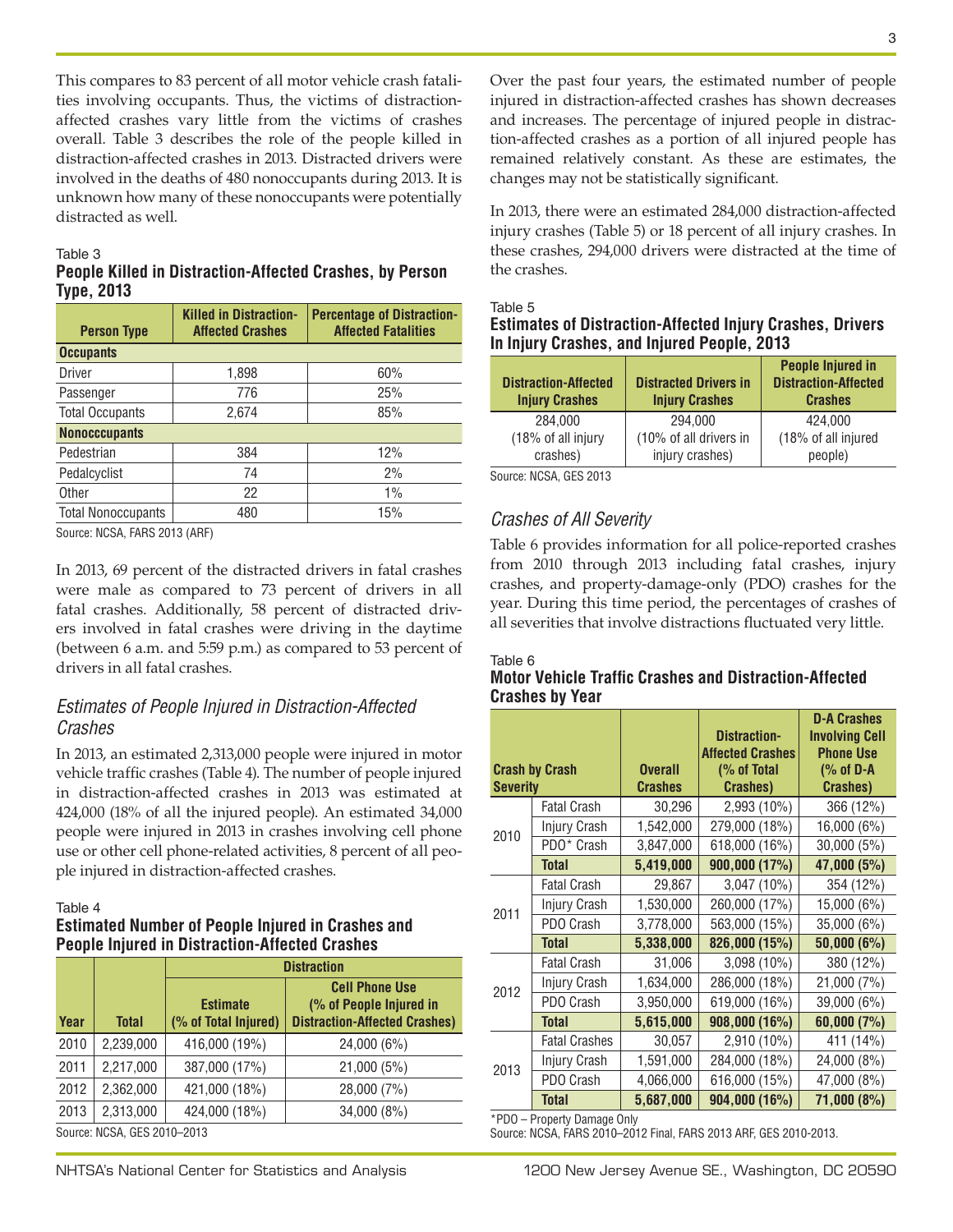## **Appendix—Coding of Distraction During Crashes**

In keeping with its distraction plan (*Overview of the National Highway Traffic Safety Administration's Driver Distraction Program*, April 2010, Report No. DOT HS 811 299), NHTSA continues to refine collection of information about the role of distracted driving in police-reported crashes. This includes improvements to the coding of distraction in FARS. Prior to 2010, FARS, which contains data about fatal motor vehicle crashes, and the NASS-GES, which contains data about a sample of all severities of police-reported crashes, coded distraction information in different formats. FARS was more general and inclusive of generally inattentive behavior, whereas GES identified specific distracted driving behaviors. In 2010, the two systems' coding of distraction was unified. Beginning in 2010 for both systems, when looking at distraction-affected crashes, the driver in both FARS and GES is identified as "Yes-Distracted," "No-Not distracted," or "Unknown if distracted." If the driver is identified as distracted, further coding is performed to distinguish the specific activity that was distracting the driver. This was not a change for data coding for GES, but was in FARS. The data collected on the PAR did not change; rather, it is the way the data is classified in FARS to focus the fatal crash data on the set of distractions most likely to affect the crash. Prior to 2010 in FARS, distraction was not first identified in a Yes/No/Unknown manner. Rather, specific behaviors of the driver as coded on the PAR were combined and categorized as "distracted."

Because of this change in data coding in FARS, distractionaffected crash data from FARS beginning in 2010 cannot be compared to distracted-driving-related data from FARS from previous years. With only four years of fatal crash information for distraction under the new coding, the reader should take caution in making conclusions of trends in these data. GES data can be compared over the years, as the data coding did not change in this system.

Of additional note is the terminology regarding distraction. For FARS and GES data, beginning with 2010 data, any crash in which a driver was identified as distracted at the time of the crash is referred to as a distraction-affected crash. Discussion of cell phones is also more specific starting with the 2010 data. Starting in 2010, FARS no longer offers "cell phone present in vehicle" as a coding option; thus this code cannot be considered a distraction within the data set. From discussion with law enforcement officers, this code in years past was used when it was believed that the driver was using a cell phone at the time of the crash and thus contributed to the crash, but proof was not available. The use of a cell phone is more specific with the current coding and if the specific involvement cannot be determined, law enforcement has other options available to discuss the role of the cell phone and thus the coding would reflect such. Because of these changes, the current language referring to cell phones is that

the crash involved the *use of a cell phone* as opposed to the generic cell-phone-involvement used previously.

In a continuing effort towards uniformity in data collection among states, the Model Minimum Uniform Crash Criteria (MMUCC) was updated in June 2012. MMUCC is a guideline for collection of crash characteristics in police accident reports. In this updated edition, *MMUCC Guideline, 4th Edition*, the reporting element for distraction was improved after consultation with law enforcement, safety advocates, first responders, and industry representatives. The States are increasingly becoming compliant with these MMUCC guidelines.

#### *Attribute Selection*

As discussed in the Methodology section of this Research Note, FARS and GES were accessed to retrieve distractionaffected crashes. Table A-1 contains every variable attribute available for coding for driver distraction along with examples to illustrate the meaning of the attribute. This is the coding scheme available for FARS and GES. Table A-1 further indicates whether that attribute was included in the analysis for distraction-affected crashes.

In 2012, the variable attributes changed to account for different ways that State police accident reports describe general categories of distraction, inattention, and careless driving. These additional attributes provide a more accurate classification of the behavior indicated on the police accident report. If the cell in the table is greyed out, the attribute did not exist for the indicated data years.

If there are no indications of usage for distraction-affected crashes, the attribute was not considered as a type of distraction behavior and therefore not included in the analysis.

### *Data Limitations*

NHTSA recognizes that there are limitations to the collection and reporting of FARS and GES data with regard to driver distraction. The data for FARS and GES are based on PARs and information gathered after the crashes have occurred.

One significant challenge for collection of distracted driving data is the PAR itself. Police accident reports vary across jurisdictions, thus creating potential inconsistencies in reporting. Many variables on the police accident report are nearly universal, but distraction is not one of those variables. Some police accident reports identify distraction as a distinct reporting field, while others do not have such a field and identification of distraction is based upon the narrative portion of the report. The variation in reporting forms contributes to variation in the reported number of distraction-affected crashes. Any national or State count of distraction-affected crashes should be interpreted with this limitation in mind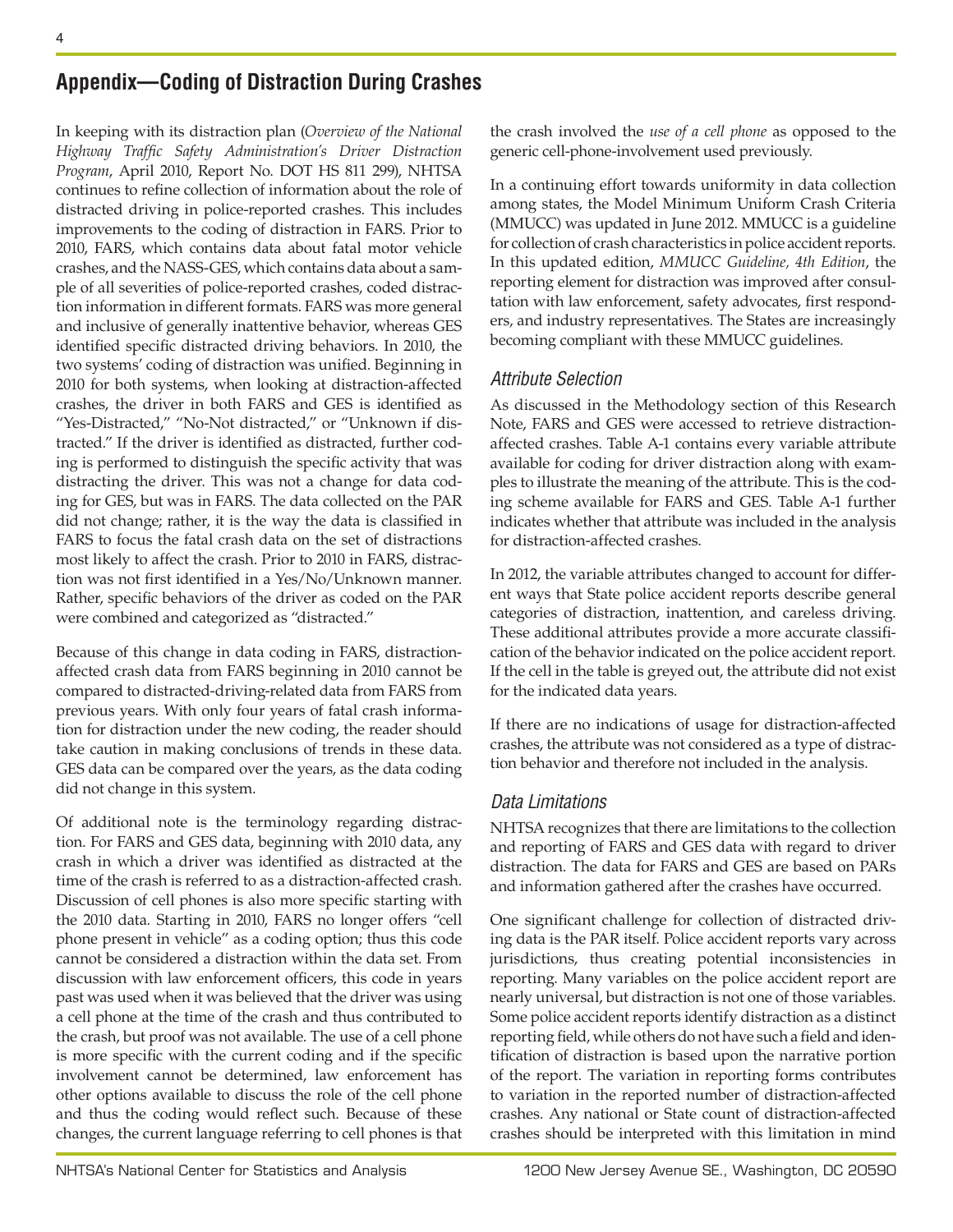#### Table A-1 **Attributes Included in "Driver Distracted by" Element and Indication of Inclusion in Distraction-Affected Definitions, GES and FARS**

|                                                                      |                                                                                                                                                                                                                                                                                                                                         | <b>Distraction-Affected Crashes</b> |             |
|----------------------------------------------------------------------|-----------------------------------------------------------------------------------------------------------------------------------------------------------------------------------------------------------------------------------------------------------------------------------------------------------------------------------------|-------------------------------------|-------------|
| <b>Attribute</b>                                                     | <b>Examples</b>                                                                                                                                                                                                                                                                                                                         | 2010-2011                           | 2012-2013   |
| Not distracted                                                       | Completely attentive to driving; no indication of distraction or noted as Not<br><b>Distracted</b>                                                                                                                                                                                                                                      |                                     |             |
| Looked but did not see                                               | Driver paying attention to driving but does not see relevant vehicle, object, etc.                                                                                                                                                                                                                                                      |                                     |             |
| By other occupant                                                    | Distracted by occupant in driver's vehicle; includes conversing with or looking at<br>other occupant                                                                                                                                                                                                                                    | X                                   | X           |
| By a moving object in vehicle                                        | Distracted by moving object in driver's vehicle; includes dropped object, moving<br>pet, insect, cargo.                                                                                                                                                                                                                                 | $\mathsf{X}$                        | X           |
| While talking or listening to<br>cellular phone                      | Talking or listening on cellular phone; includes talking or listening on a "hands-<br>free" or Bluetooth enabled phone                                                                                                                                                                                                                  | X                                   | X           |
| While manipulating cellular<br>phone                                 | Dialing or text messaging on cell phone or any wireless email device; any manual<br>button/control actuation on phone qualifies                                                                                                                                                                                                         | $\mathsf X$                         | X           |
| Other cellular phone-related                                         | Used when the police report indicated the driver is distracted from the driving task<br>due to cellular phone involvement, but none of the specified codes are applicable<br>(e.g., reaching for cellular phone, etc.). This code is also applied when specific<br>details regarding cellular phone distraction/usage are not provided. | X                                   | X           |
| While adjusting audio and/or<br>climate controls                     | While adjusting air conditioner, heater, radio, cassette, using the radio, using the<br>cassette or CD mounted into vehicle                                                                                                                                                                                                             | X                                   | X           |
| While using other component/<br>controls integral to vehicle         | Manipulating a control in the vehicle including adjusting headlamps, interior<br>lights, controlling windows, door locks, mirrors, seats, steering wheels, on-board<br>navigational devices, etc.                                                                                                                                       | X                                   | χ           |
| While using or reaching for<br>device/object brought into<br>vehicle | Radar detector, CDs, razors, music portable CD player, headphones, a navigational<br>device, a laptop or tablet PC, etc.; if unknown if device is brought into vehicle or<br>integral, use Object Brought Into Vehicle                                                                                                                  | X                                   | X           |
| Distracted by outside person,<br>object, or event                    | Animals on roadside or previous crash, non-traffic related signs. Do not use when<br>driver has recognized object/event and driver has taken evasive action                                                                                                                                                                             | X                                   | X           |
| Eating or drinking                                                   | Eating or drinking or actively related to these actions                                                                                                                                                                                                                                                                                 | $\mathsf X$                         | $\mathsf X$ |
| Smoking related                                                      | Smoking or involved in activity related to smoking                                                                                                                                                                                                                                                                                      | $\mathsf{X}$                        | Χ           |
| No driver present/unknown if<br>driver present                       | When no driver is in this vehicle or when it is unknown if there is a driver present<br>in this vehicle at the time of the crash                                                                                                                                                                                                        |                                     |             |
| Distraction/Inattention                                              | Used exclusively when "distraction/inattention" or "inattention/distraction" are<br>noted in case materials as one combined attribute                                                                                                                                                                                                   |                                     | χ           |
| <b>Distraction/Careless</b>                                          | Used exclusively when "distraction/careless" or "careless/distraction" are note in<br>case materials as one combined attribute                                                                                                                                                                                                          |                                     | X           |
| Careless/Inattentive                                                 | Used exclusively when "careless/inattentive" or "inattentive/careless" are noted in<br>case materials as one combined attribute                                                                                                                                                                                                         |                                     | X           |
| Distraction/inattention, details<br>unknown                          | Distraction and/or inattention are noted on the PAR but the specifics are unknown                                                                                                                                                                                                                                                       | X                                   |             |
| Distraction (distracted), details<br>unknown                         | Used when "distraction" or "distracted" are noted in case materials but specific<br>distraction(s) cannot be identified                                                                                                                                                                                                                 |                                     | X           |
| Inattention (inattentive), details<br>unknown                        | Used when "inattention" or "inattentive" are noted in the case materials but it<br>cannot be identified if this refers to a distraction                                                                                                                                                                                                 |                                     | X           |
| Not reported                                                         | No field available on PAR; field on PAR left blank; no other information available                                                                                                                                                                                                                                                      |                                     |             |
| Inattentive or lost in thought                                       | Driver is thinking about items other than the driving task (e.g., daydreaming)                                                                                                                                                                                                                                                          | $\mathsf{X}$                        |             |
| Lost in thought/Daydreaming                                          | Used when the driver is not completely attentive to driving because he/she is<br>thinking about items other than the driving task.                                                                                                                                                                                                      |                                     | X           |
| Other distraction                                                    | Details regarding the driver's distraction are known but none of the specified<br>codes are applicable                                                                                                                                                                                                                                  | X                                   |             |
| Unknown if distracted                                                | PAR specifically states unknown                                                                                                                                                                                                                                                                                                         |                                     |             |